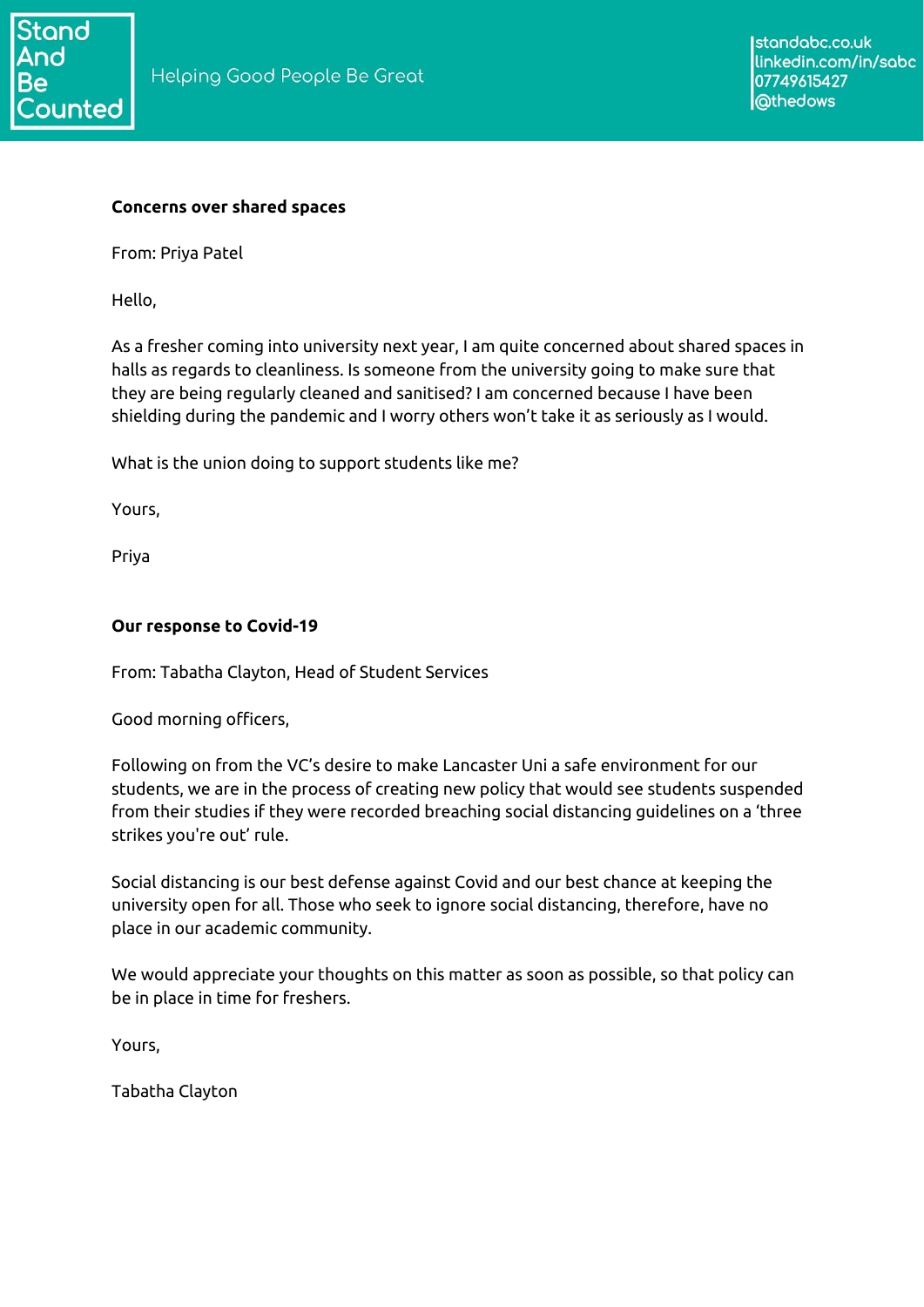

### **Urgent action needed.**

To whom it may concern.

I am extremely concerned about something I witnessed on the corner of my street. There were two young adults wearing Lancaster sweatshirts and it looked like they were in the middle of some kind of nefarious drug deal.

Children play on these streets, I demand you get control of the student population and do something about this drug ring.

Yours respectfully,

Karen Snootsby

Resident

## **Varsity Concerns**

From: Jeff Dern, Student

Hi guys,

As captain of the university football team I am concerned over rumours that varsity may not happen at all next year. One of the main attractions for many students choosing Lancaster was its excellent support of sport and varied activities.

I am calling on the exec to make a firm commitment that varsity will take place this year and that clubs will be funded appropriately to covid compliant.

Whilst I appreciate sport is in the hands of the university, I think it is time that the union stepped up and defended its sports students.

Yours

Jeff Dern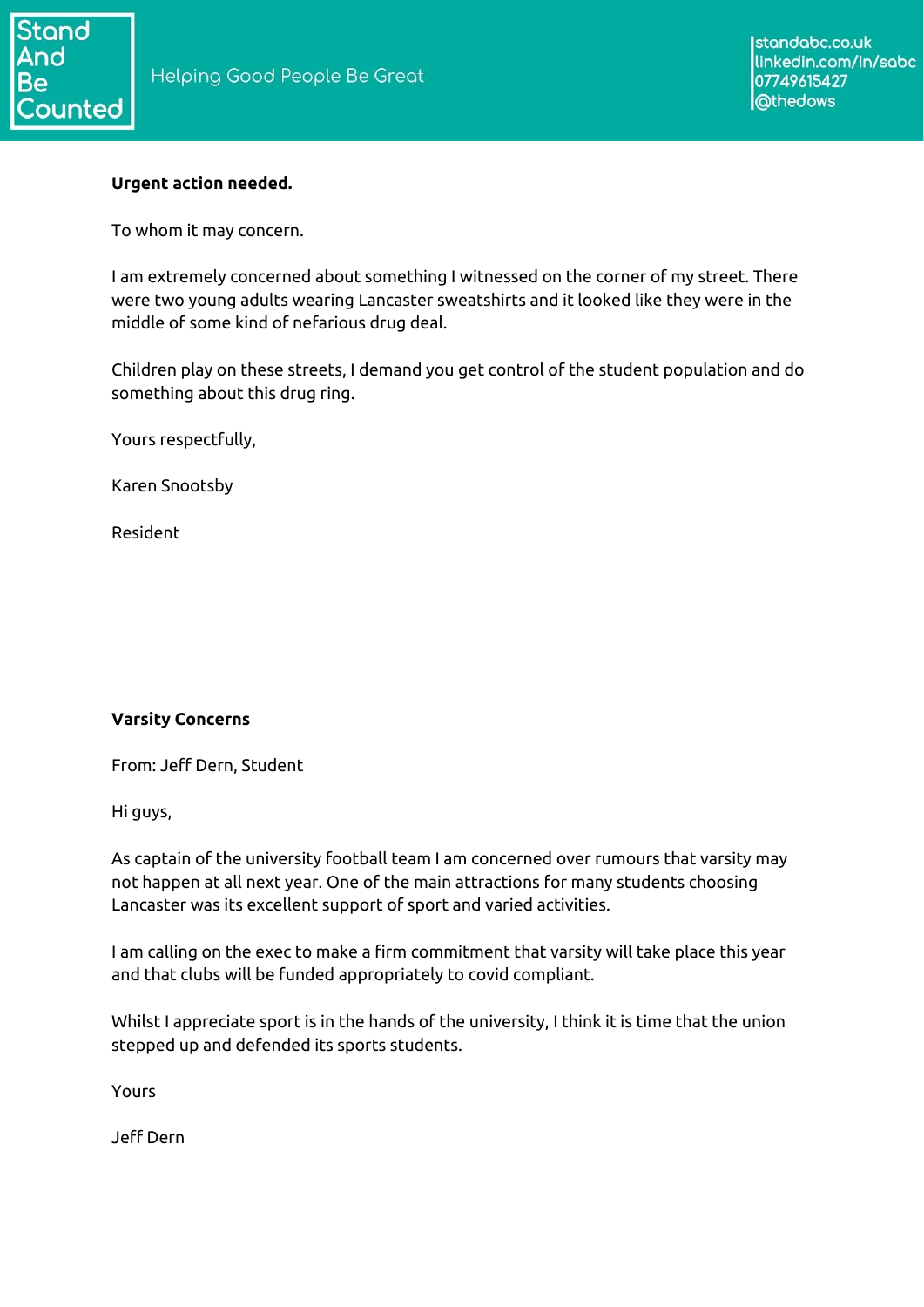

#### **Meeting with the VC**

From: VC's Office

Good Morning,

The VC is looking forward to meeting you today at 3:45 p.m. They are open to talking about any issue that you would like and only has 20 minutes of his time to give you today. He will come to you and meet you in the Students Union. She hopes to meet the entire team and learn about what your plans and objectives are for the coming year and how Lancaster University can help you achieve them.

Regards,

Nancy Brattle

Secretary to the VC

#### **Meeting with the VC**

From: Marketing Team

Good Morning,

Exciting that you folks get to meet the VC today. Afterwards could you send us four tweet like sentences to sum up your meeting so we can share it with students?

Regards,

The Marketing Team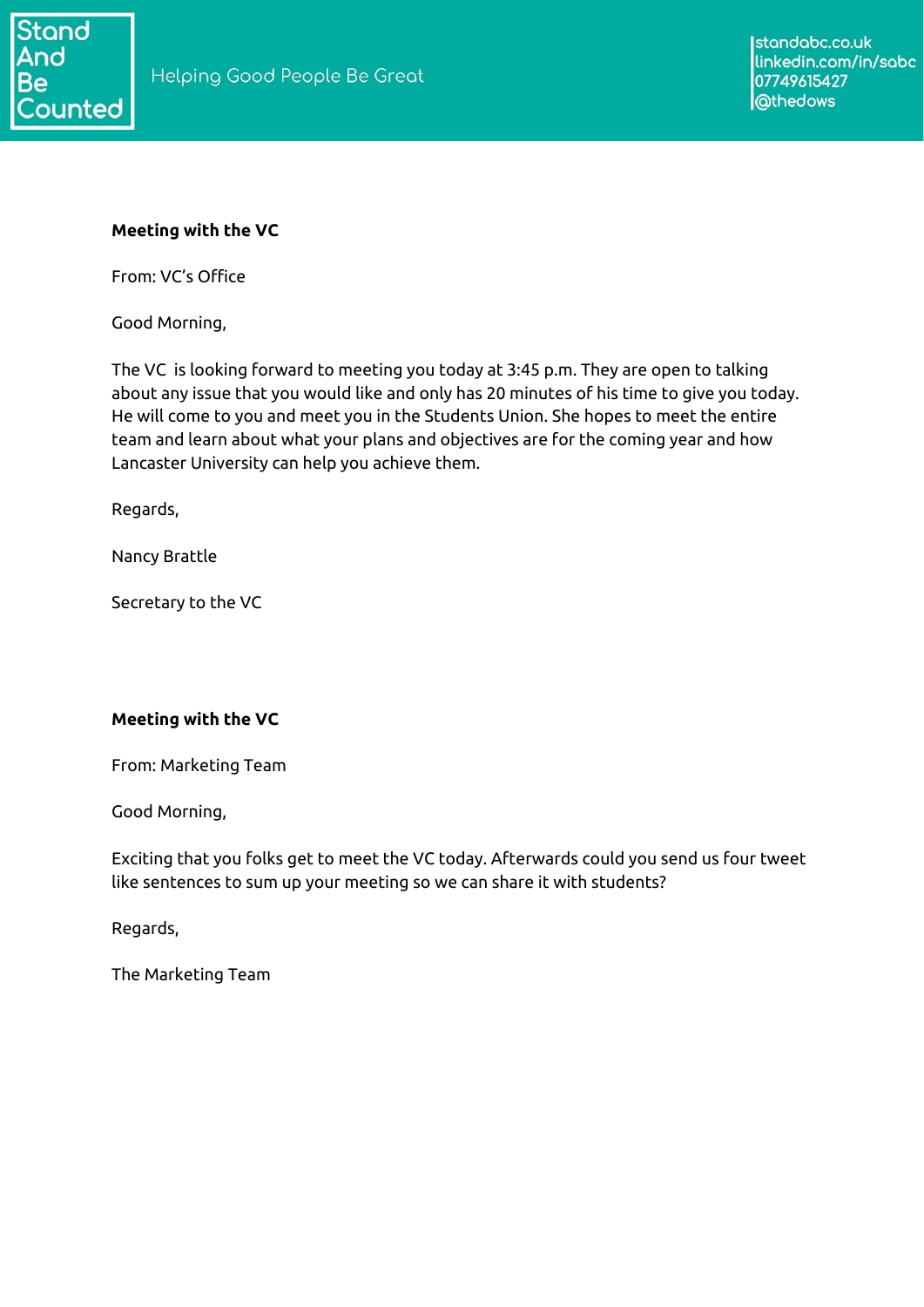## **Request for comment**

From: The Lancaster Gazette

Good Morning,

I would like to get a comment from the Officer Team in Lancaster over the recent rise of drug use among students at Lancaster. We've had reports from locals saying they have seen 'drug rings' in action in their neighbourhoods. New research shows that whilst students are less likely to smoke and drink the usage of hard drugs has spiked among young people. Is this something that is encouraged by the students union? What do you do to try and help students around drugs? Do you believe that this has anything to do with the increasing pressure and rising costs of university?

I Look forward to hearing from you,

Danny Fakewell

Journalist

## **Guest Speaker on Campus**

From: BLM Society

Dear Officers,

It Has come to our attention that the History School have invited David Starkey, noted racist, as a guest speaker on campus. Mr. Starkey is a noted hate speaker and should not be welcome on this or any other campus in the country. Whilst we understand that the event is not happening in the Students Union we think that the SU should strongly condemn the History School for allowing such a hateful person to come on campus.

We also demand that the Officer Team organise a protest to his presence on campus next Thursday evening in coordination with our Society.

Hate speech is not compatible with the values of a progressive University. We look forward to hearing your response.

BLM Society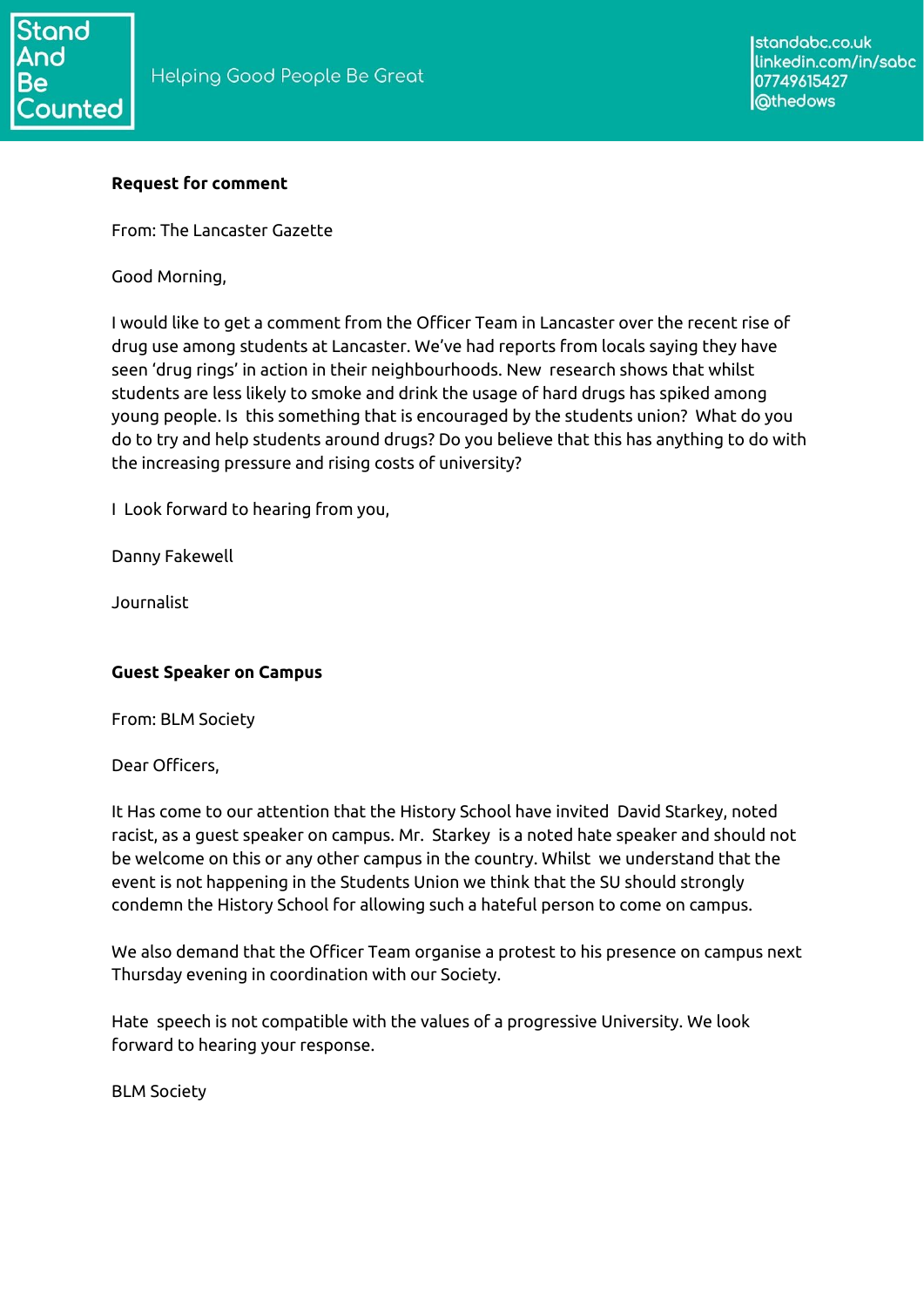

#### **Support Lancaster Heritage**

From: Cllr George Philbody OBE

Hello

I am writing to the Officer Team to support my campaign to protect the history of Lancaster heritage. During the BLM movement we have seen dozens of prized British landmarks desecrated by thugs. I am calling on the student's union to condemn such behaviour and join me in our movement to protect Britain's noble history.

Thank you,

Cllr George Philbody OBE

#### **UCU Pensions Strike**

From: UCU Lancaster Secretary Bill Watts

To whom it may concern,

Next month staff at the University will be taking part in another day of strike action in response to Universities continued attack on our future of the Universities Superannuation Scheme (USS) USS is the main pension scheme for academic and related staff in the pre-92 institutions and, since its foundation, has provided a decent income in retirement for hundreds of thousands of people. In a sector where many would earn more working in the private sector, the USS pension has provided compensation for relatively modest salaries and has acted as a magnet for talented overseas staff. First Actuarial estimates that a typical lecturer will receive £208,000 less under the proposals than presently.

We believe that fairly rewarded staff are the cornerstone of the university experience and that the proposal by Universities UK to substantially cut the pensions of members of the USS pension scheme will be hugely damaging if implemented.

We are calling on Lancaster SU to support our action publically and to attend our picket lines next month.

I look forward to your response.

Bill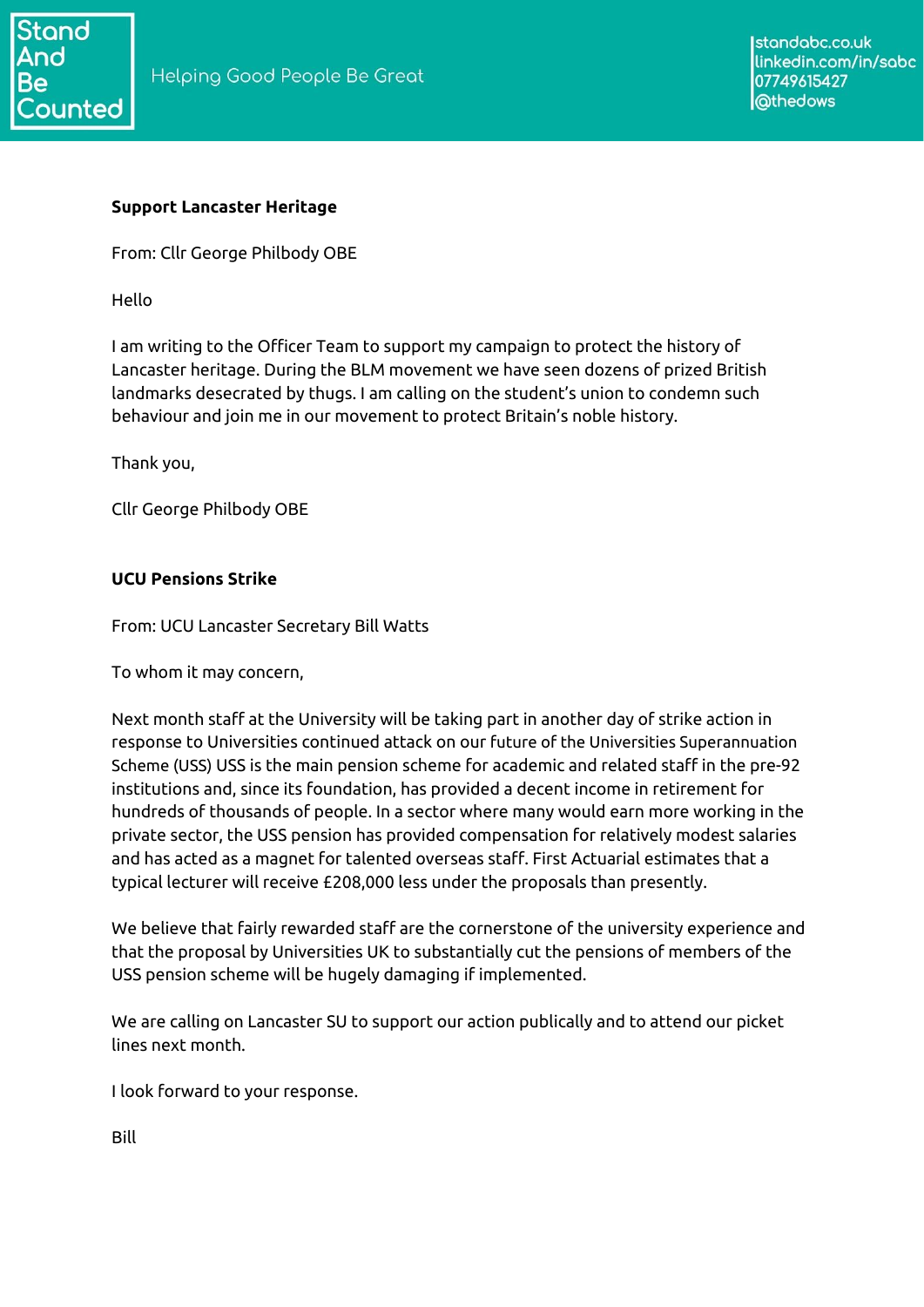

### **Don't Support the Strike**

From; Students Against the Strikes Society

Dear Officers,

On behalf of all the students in the Students Against the Strike Society. I am writing to you, to ask you to condemn the recent announcement by the Lancaster branch of ucu to go on strike next Tuesday. students are being used as a political football in the disputes between the university and it's staff. last year alone students lost 5 days of teaching due to strike action. Students at Lancaster are sick and tired of being used in this way when we pay over £9,000 for access to quality education. As our Students Union it is your duty to stand up for your members and not for the staff jeopardizing our futures.

We urge you to come out publicly and state that you will not support any action that damages students right to education.

We look forward to hearing from you.

Students against the strikes.

#### **Video Games Soc as a sport**

From: Dave 'Red' Fox

Dear Team,

On behalf of video games society we are asking for our society to reclassified as a sport. An Olympic Summit, under the guidance of IOC president Thomas Bach, meeting in Lausanne recently stated that "competitive eSports could be considered as a sporting activity, and the players involved prepare and train with an intensity which may be comparable to athletes in traditional sports".

During the Covid pandemic millions of people watched online football, formula 1 and tennis matches as e-sportsmen became heroes.

We believe that this is reason enough to reclassify us as sports club and eligible for funding to compete nationally.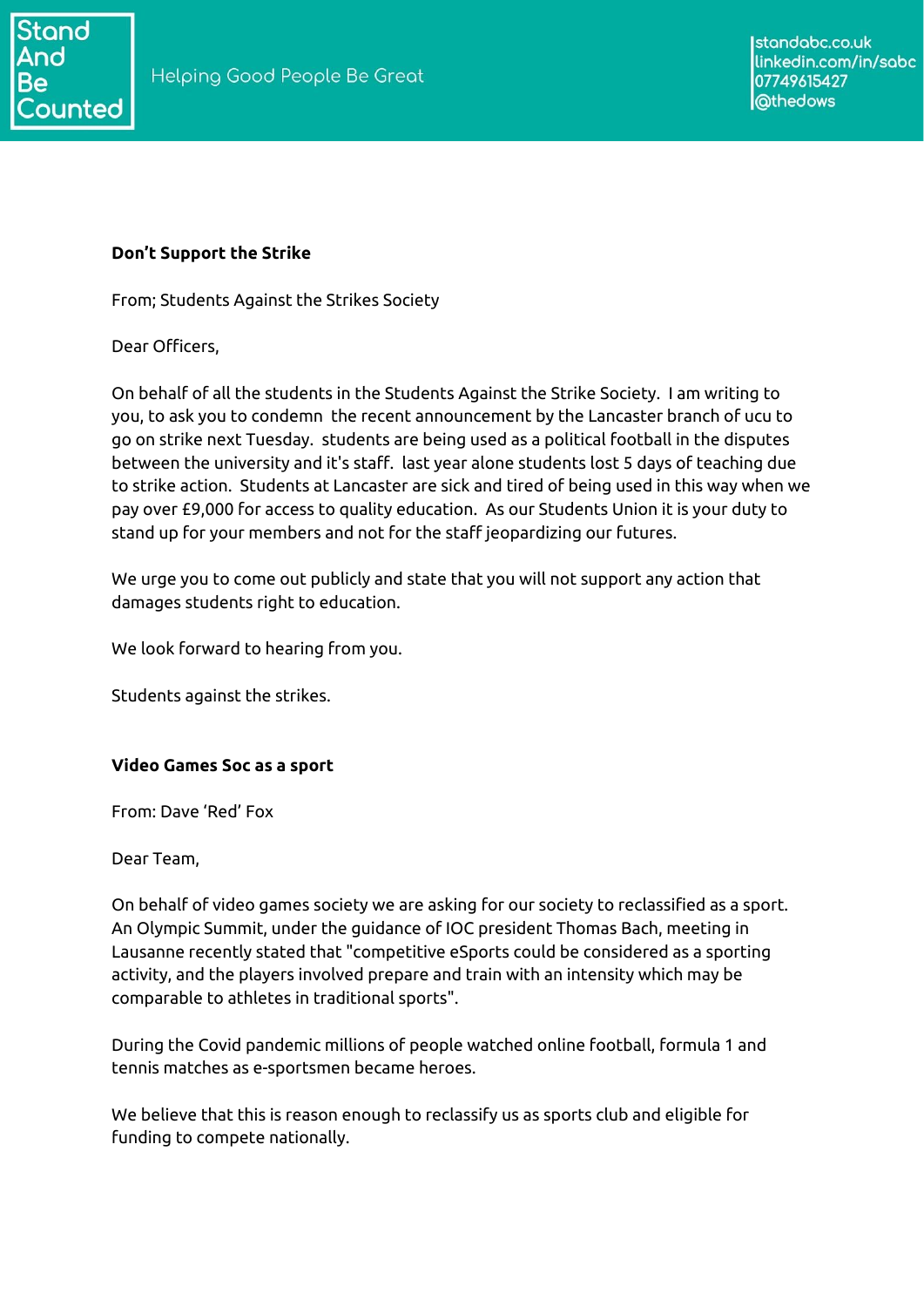

We look forward to hearing from you,

Red

### **Improving Lecture Attendance**

To Whom it May Concern,

Over the next few weeks we intend to trial a programme where student parents will be informed if their students do not attend lectures virtually as a response to the covid pandemic and to ensure students are getting value for money in their education. This will be trialed in the School of English and rolled out soon after. Please let your students be aware of this change.

Regards,

Jane,

Retention Team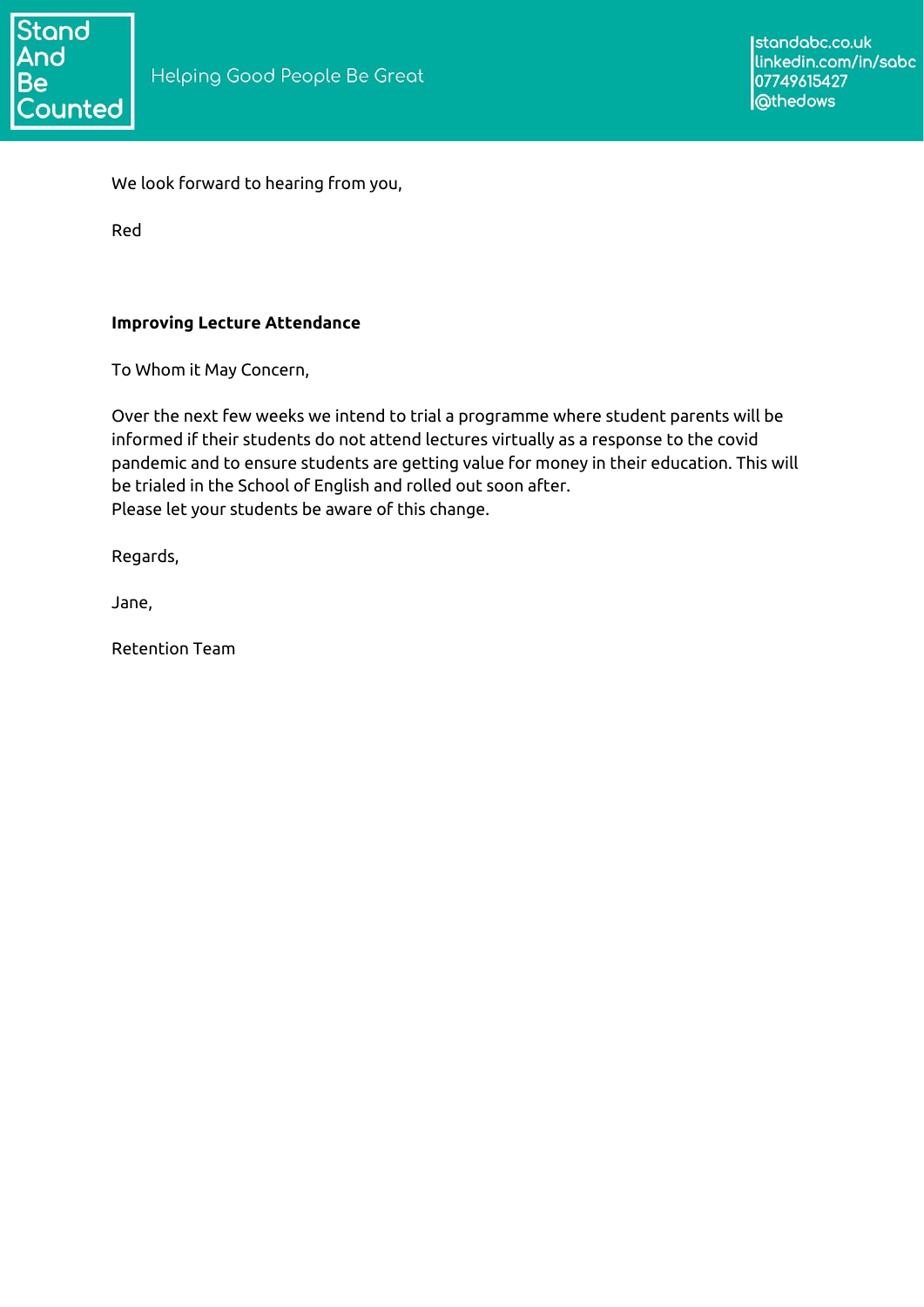## **Beyond The Streets**

From: Marketing Team

Hi all,

A charity called Beyond the Streets has contacted us asking if they can have a stall at Freshers. Beyond the Streets is a UK charity who sees the possibility of life Beyond sexual exploitation. They work to see women safe from coercion, violence and abuse. They also create routes out for women by working with others and challenging the stigma that surrounds sexual exploitation.

I think this is a great cause to support at Freshers but just wanted to get your go ahead,

Regards,

The Marketing Team

#### **Media interview**

From: Marketing Team

Hi Guys,

Sorry but today you have a media interview from the BBC to talk about local fears surrounding students returning causing a spike in covid cases. There are even calls to suspend students returning until a vaccine has been discovered.

They'll want to talk to 2 of you at 2:45 pm.

Regards,

The Marketing Team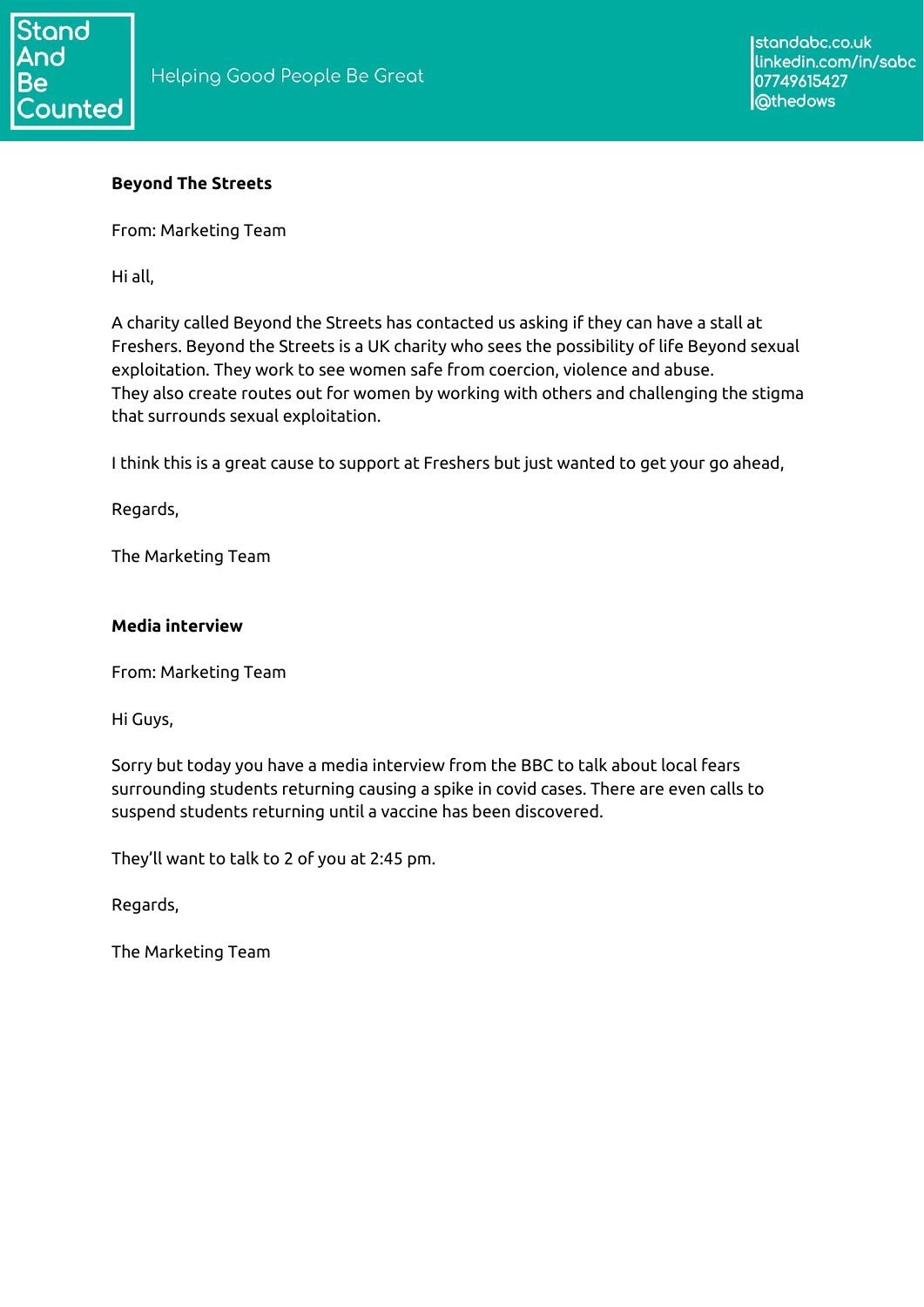# **Request for comment**

From: The Lancaster Triumph

Good Morning,

I would like to get a comment from the student exec in Lancaster about rumours being circulated that the Union is supporting their students to turn to prostitution. How long have you supported this and charities such as Beyond the Streets? Do you belive that sex work is a legitmate way to fund a degree?

My deadline is 2:30pm.

I Look forward to hearing from you,

Simony Grainger

Journalist

## **Demand compensation for online lectures**

From: Students for Financial Justice

Dear officers,

We the undersigned demand that the student's union support our campaign to have at least 50% of our tuition reimbursed. The university's approach to 'blended' learning means that students will be receiving a lower quality education as professors stumble to figure out how a webcam works. The university can not consider virtual learning to be of the same value as learning in person.

Our tuition fees pay for buildings, resources and staff. We will not be the recipients of many of these things in a 'blended' learning environment. As the university is prepared to send 50% of course delivery online, we therefore demand that that 50% is reimbursed. Our petition on change.org has captured over 600 signatures.

We look forward to your support and your plans going forward,

Yours

Students for Financial Justice